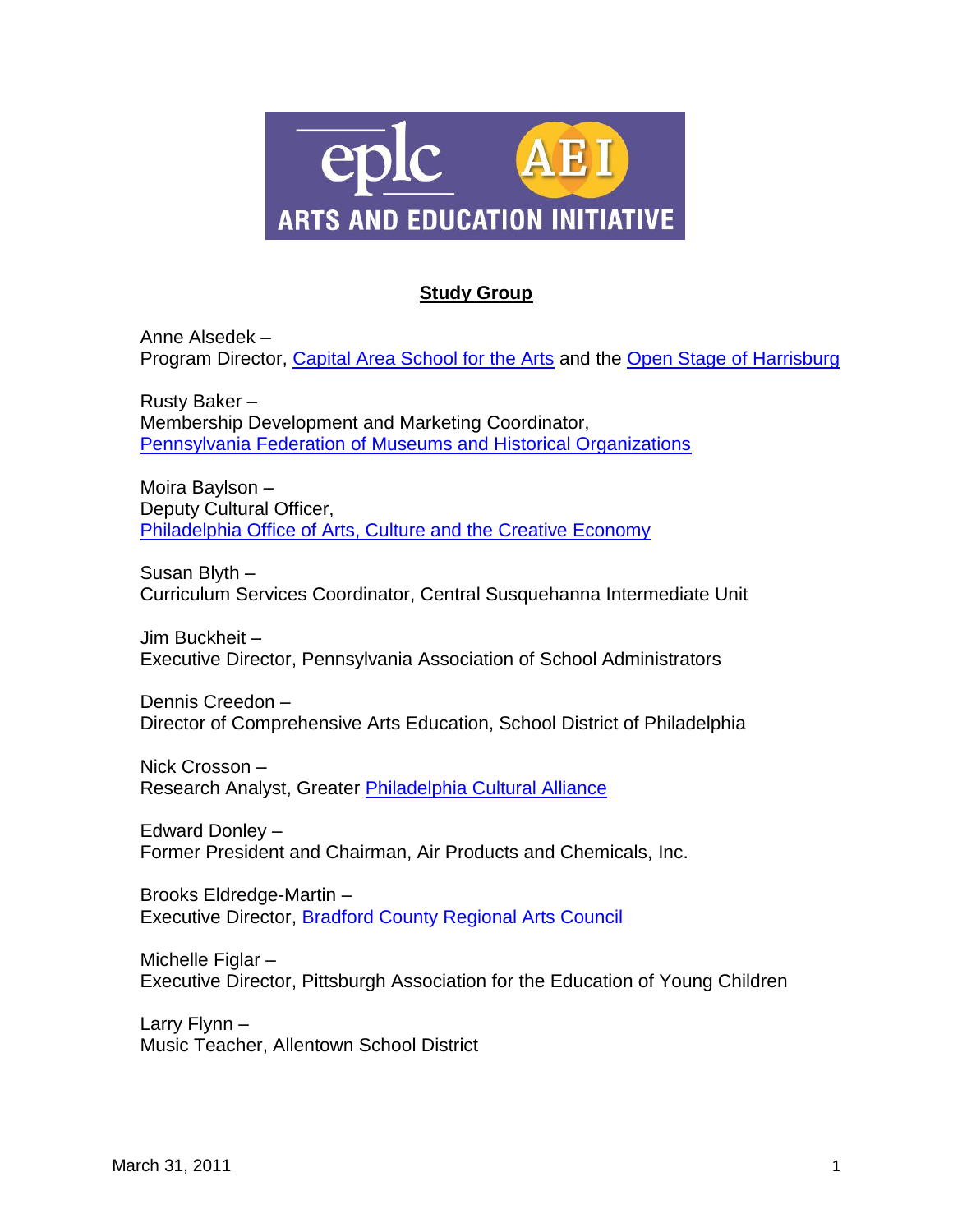Kris Fontes – President, [Pennsylvania Art Education Association](http://www.paea.org/)

Randall Forte – Executive Director, [Lehigh Valley Arts Council](http://www.lvartscouncil.org/)

Barbara Franco – Executive Director, [Pennsylvania Historical and Museum Commission](http://www.portal.state.pa.us/portal/server.pt?open=512&mode=2&objID=1426)

André Kimo Stone Guess – CEO, [August Wilson Center for African American Culture](http://www.augustwilsoncenter.org/)

Elliah Heifetz – Student, Upper Dublin High School

Jenny Hershour – Managing Director, [Citizens for the Arts in Pennsylvania](http://www.citizensfortheartsinpa.org/)

Charlie Humphrey – CEO, [Pittsburgh Center for the Arts](http://www.pittsburgharts.org/)[/Pittsburgh Filmmakers](http://www.pghfilmmakers.org/)[/Pittsburgh Glass Center](http://www.pittsburghglasscenter.org/)

Jamie Kasper – Associate Director, [Arts Education Collaborative](http://www.artsedcollaborative.org/)

Sybil Knight-Burney – Superintendent, Harrisburg City School District

Roberta Marcus – Past President, Pennsylvania School Boards Association

Clyde McGeary – Former Arts Advisor, Pennsylvania Department of Education

Varissa McMickens – Director of ArtsRising, [Philadelphia Education Fund](http://www.philaedfund.org/programs/advancing-education/arts-rising)

Sylvia Rhor – Associate Professor of Art History, Carlow University

Susan Rodriguez – Professor of Art Education, [University of the Arts](http://www.uarts.edu/)